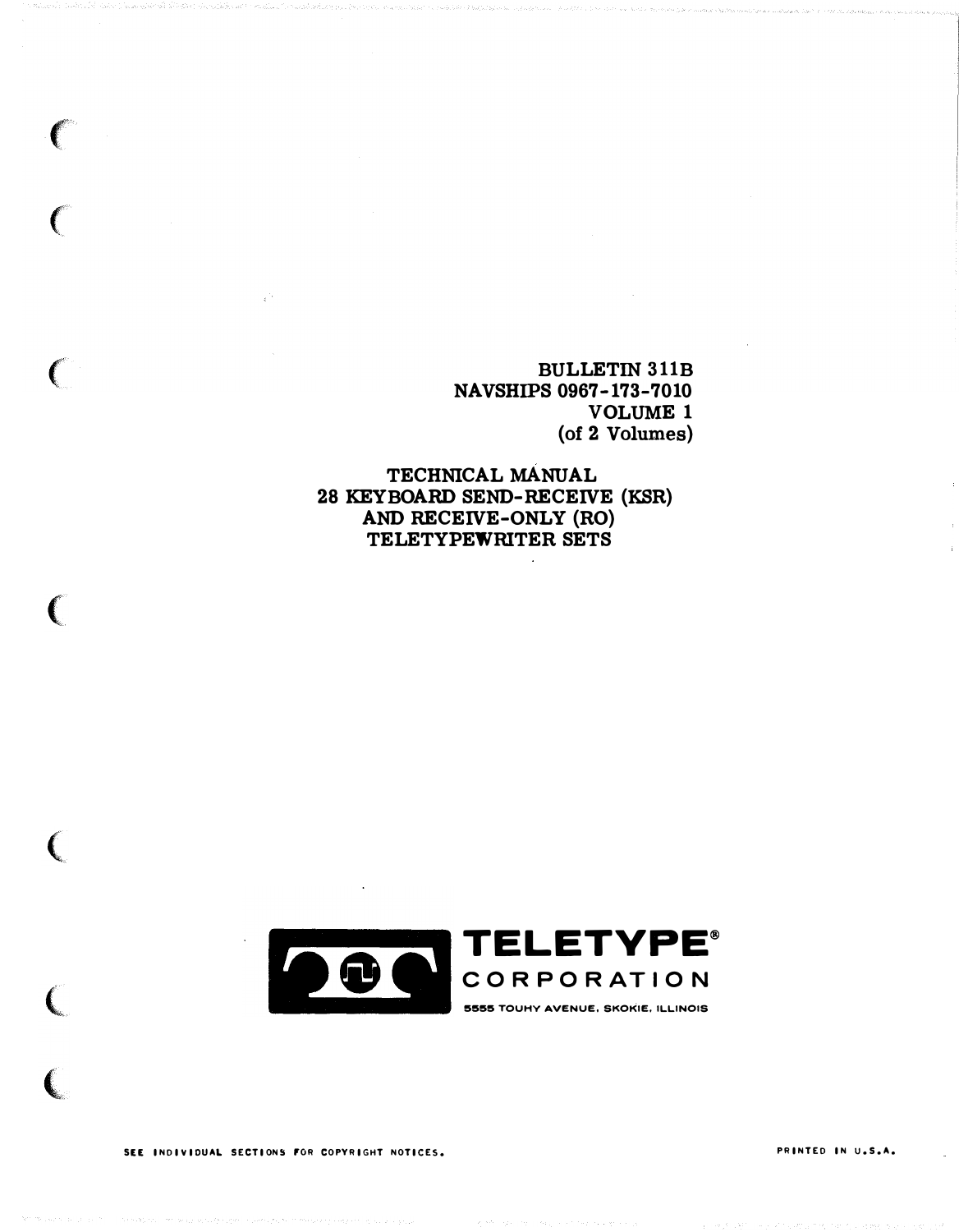#### **INTRODUCTION**

This manual contains two (2) volumes of literature for the 28 Keyboard Send-Receive and the Receive-Only Teletypewriter Sets as follows:

 $\big($ 

 $\big($ 

 $\big($ 

(

 $\big($ 

 $\overline{\mathbf{C}}$ 

Volume 1, NAVSHIPS 0967-173-7010, provides cross reference material, description and principles of operation, installation, adjustments, lubrication, disassembly and reassembly, and component wiring diagrams.

Volume 2, NAVSHIPS 0967-173-7020, provides parts ordering information.

Each volume is made up of a group of appropriate independent sections. The sections are complete within themselves; they are separately identified by title and section number and the pages of each section are numbered consecutively, independent of other sections.

The identifying number of a section, a 9-digit number, appears at the top of each page of the section, in the left corner of left-hand pages and the right corner of right-hand pages.

To locate specific information, refer to the table of contents. The name of the involved component, the title of the section, and the 9-digit section number may then be found. The sections are arranged in the order shown in the table of contents. Turn to page one of the section indicated where the contents of the section will be found (except where a section is small and does not require a listing of contents).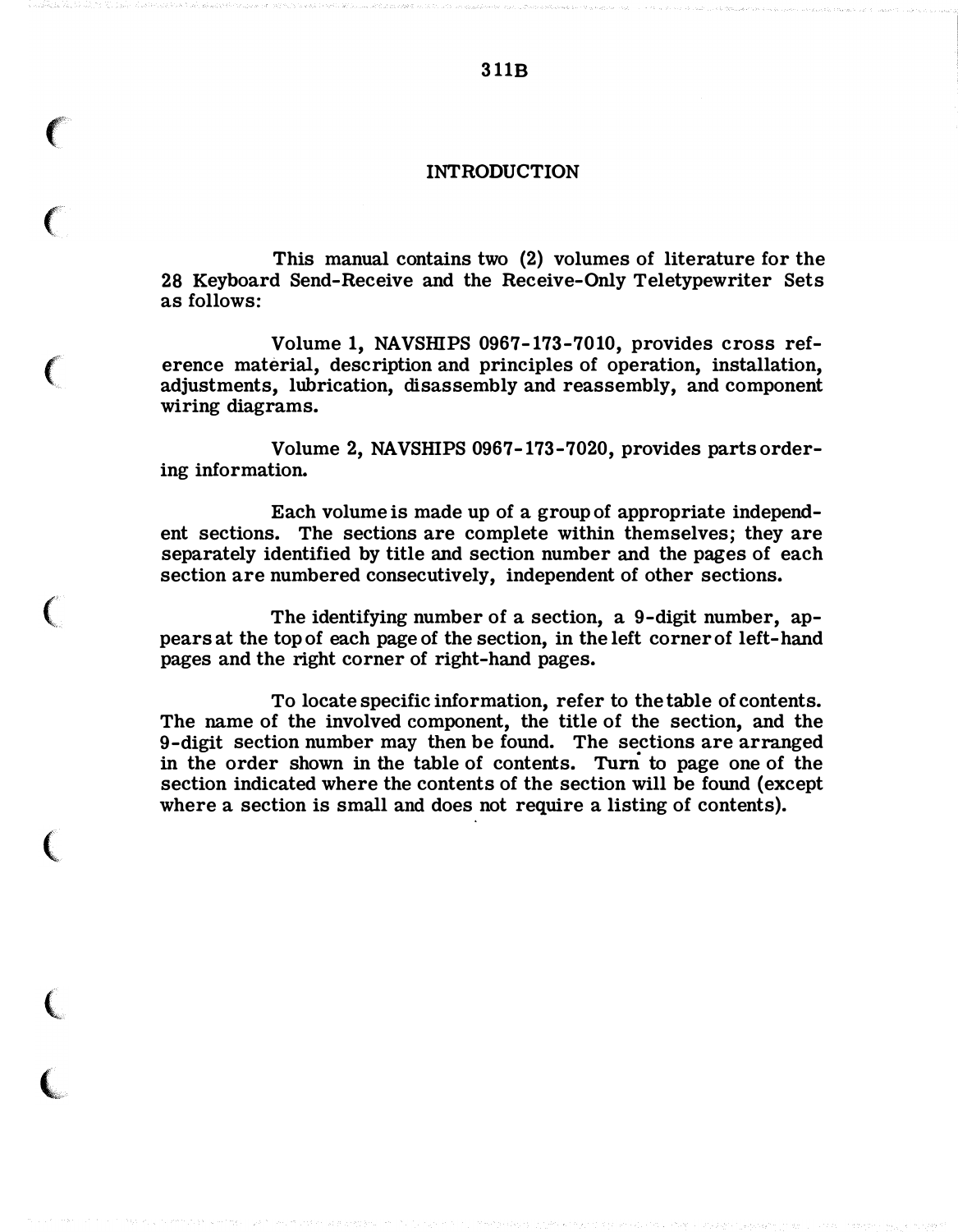#### 3 11B NAVSHIPS 0967-173-7010 Original, July, 1967

# VOLUME 1

 $\big($ 

 $\epsilon$ 

 $\overline{(\ }$ 

 $\begin{array}{c} \mathbf{C} \\ \mathbf{C} \end{array}$ 

# TABLE OF CONTENTS

|  | Title                                                                                 | Contents                                                                                                                    | Section                                                                           | Issue                                                  |
|--|---------------------------------------------------------------------------------------|-----------------------------------------------------------------------------------------------------------------------------|-----------------------------------------------------------------------------------|--------------------------------------------------------|
|  | 28 Keyboard Send-Receive (KSR) and<br>Receive-Only (RO) Teletypewriter<br><b>Sets</b> | General Cross<br>Reference Information<br>Description<br>Installation<br><b>Operating Tests</b><br>Disassembly & Reassembly | 573-100-000TC<br>573-100-100TC<br>573-100-200TC<br>573-100-500TC<br>573-100-702TC | 1<br>$\mathbf{1}$<br>$\mathbf{1}$<br>$\mathbf{1}$<br>1 |
|  | 28 Teletypewriter Enclosures                                                          | Description                                                                                                                 | 573-134-100TC                                                                     | 1                                                      |
|  | 28 Electrical Service Unit                                                            | Description and<br>Principles of Operation                                                                                  | 573-133-100TC                                                                     | 1                                                      |
|  | 28 Teletypewriter Keyboard<br>and Base                                                | Description and<br>Principles of Operation                                                                                  | 573-116-100TC                                                                     | 1                                                      |
|  | 28 Typing Unit                                                                        | Description and<br>Principles of Operation                                                                                  | 573-115-100TC                                                                     | 1                                                      |
|  | Motor Units                                                                           | Description and<br>Principles of Operation                                                                                  | 570-220-100TC                                                                     | 3                                                      |
|  | LPW300** Paper Winder                                                                 | Description, Installation,<br>Adjustments, Lubrication,<br>& Principles of Operation                                        | $570 - 301 - 705$ TC                                                              | 1                                                      |
|  | 28 Teletypewriter Cabinets for KSR<br>and RO Sets                                     | Adjustments                                                                                                                 | 573-134-700TC                                                                     | 6                                                      |
|  | 28 Electrical Service Units                                                           | Adjustments                                                                                                                 | 573-133-700TC                                                                     | $\bf{2}$                                               |
|  | 28 Teletypewriter Keyboard and<br>Base (KSR and RO)                                   | Adjustments                                                                                                                 | 573-116-700TC                                                                     | 6                                                      |
|  | 28 Typing Unit                                                                        | Adjustments                                                                                                                 | 573-115-700TC                                                                     | 7                                                      |
|  | Motor Units                                                                           | Adjustments                                                                                                                 | 570-220-700TC                                                                     | 4                                                      |
|  | 28 Teletypewriter Cabinets for KSR<br>and RO Sets                                     | Lubrication                                                                                                                 | 573-134-701TC                                                                     | 3                                                      |
|  | 28 Electrical Service Unit                                                            | Lubrication                                                                                                                 | 573-133-701TC                                                                     | 2                                                      |
|  | 28 Teletypewriter Keyboard and<br>Base (KSR and RO)                                   | Lubrication                                                                                                                 | 573-116-701TC                                                                     | 3                                                      |
|  | 28 Typing Unit                                                                        | Lubrication                                                                                                                 | 573-115-701TC                                                                     | 3                                                      |
|  | Motor Units                                                                           | Lubrication                                                                                                                 | 570-220-701TC                                                                     | 4                                                      |